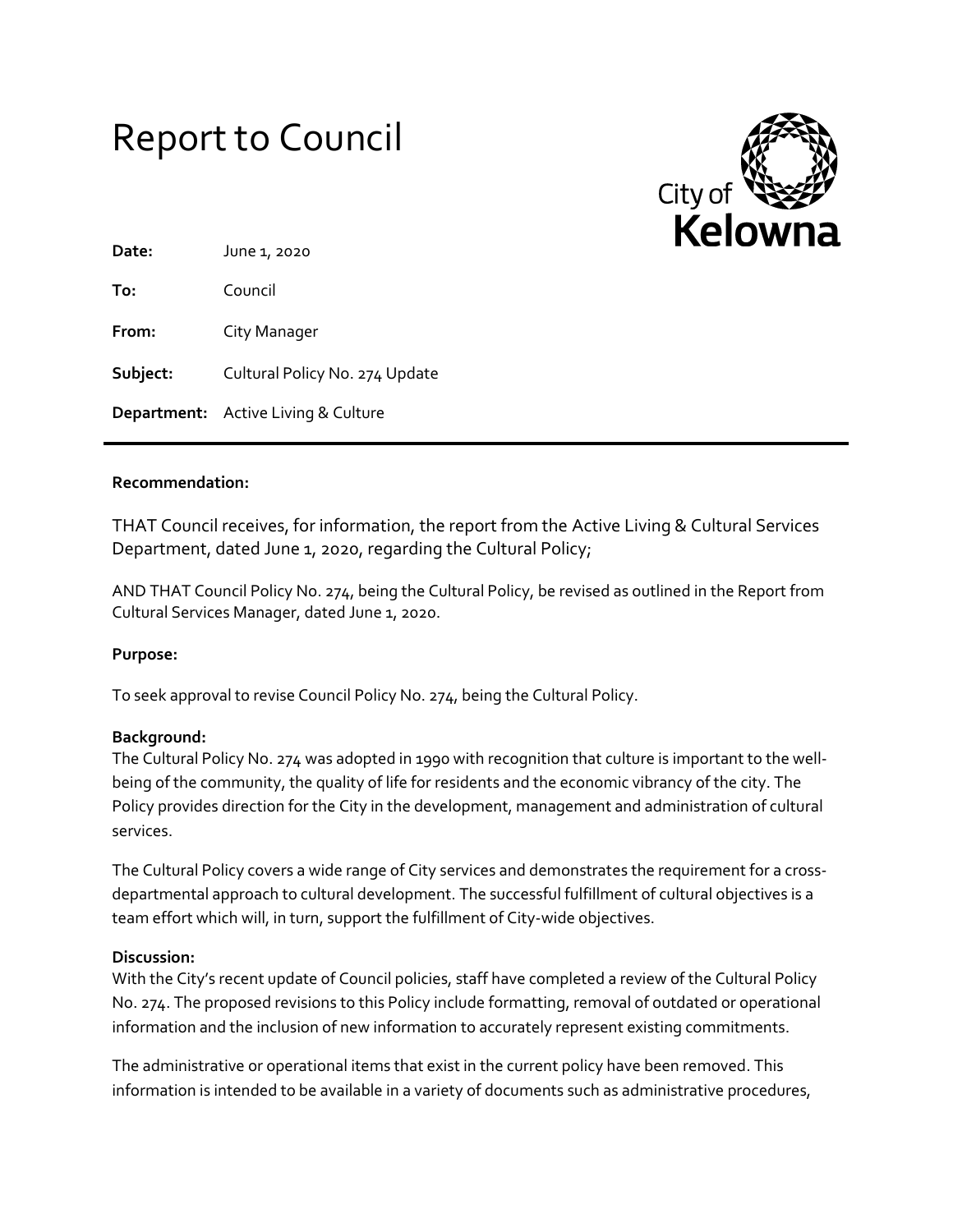Cultural Plan or program guidelines and is not required in the Council policy. Some entities and initiatives referred to in the existing policy have concluded or no longer exist in their previous form, and therefore no longer need representation. New information has been included to represent the City's already existing commitments to the development, management and administration of cultural services.

Notable revisions are described below and have been categorized by their respective section in the policy.

# *Cultural and Heritage Planning*

- This section includes our commitment to the importance of collaborating and engaging with the syilx/Okanagan people when conducting cultural and heritage planning efforts. It further illustrates our desire to work collectively with Indigenous partners to enhance the representation of Indigenous art and artists within the community.
- The statements regarding other community plans has been removed.

# *Land Use*

- The following statements have been removed from this section:
	- $\circ$  Agriculture and the design guidelines. Their importance and relationship to the City are identified in the Official Community Plan.
	- o Appointment of a Community Heritage Commission. This Commission is no longer active.
	- o Heritage Tree Inventories. The inventory is outdated and the program is being reimagined.

## *Cultural Facilities*

 Removal of information about KCT being owned and operated by the City. Statement is accurate but not required in this policy.

## *Funding Support*

- This section has been condensed with a focus on the commitment to providing support to arts, culture and heritage organizations and redirecting focus on the details of that support being found in the recently approved Community Grant Policy No. 380.
- There is a new inclusion on the commitment to Sister Cities program and reference to the Sister Cities Policy No. 355 for additional details.
- A new commitment has been included to identify the support of the City of Kelowna in further developing the capacity and sustainability of the non-profit sector.

The updates to the Funding Support section do not request additional budget allocation, but rather demonstrate the City's already existing commitments to supporting cultural development.

*Public Art*